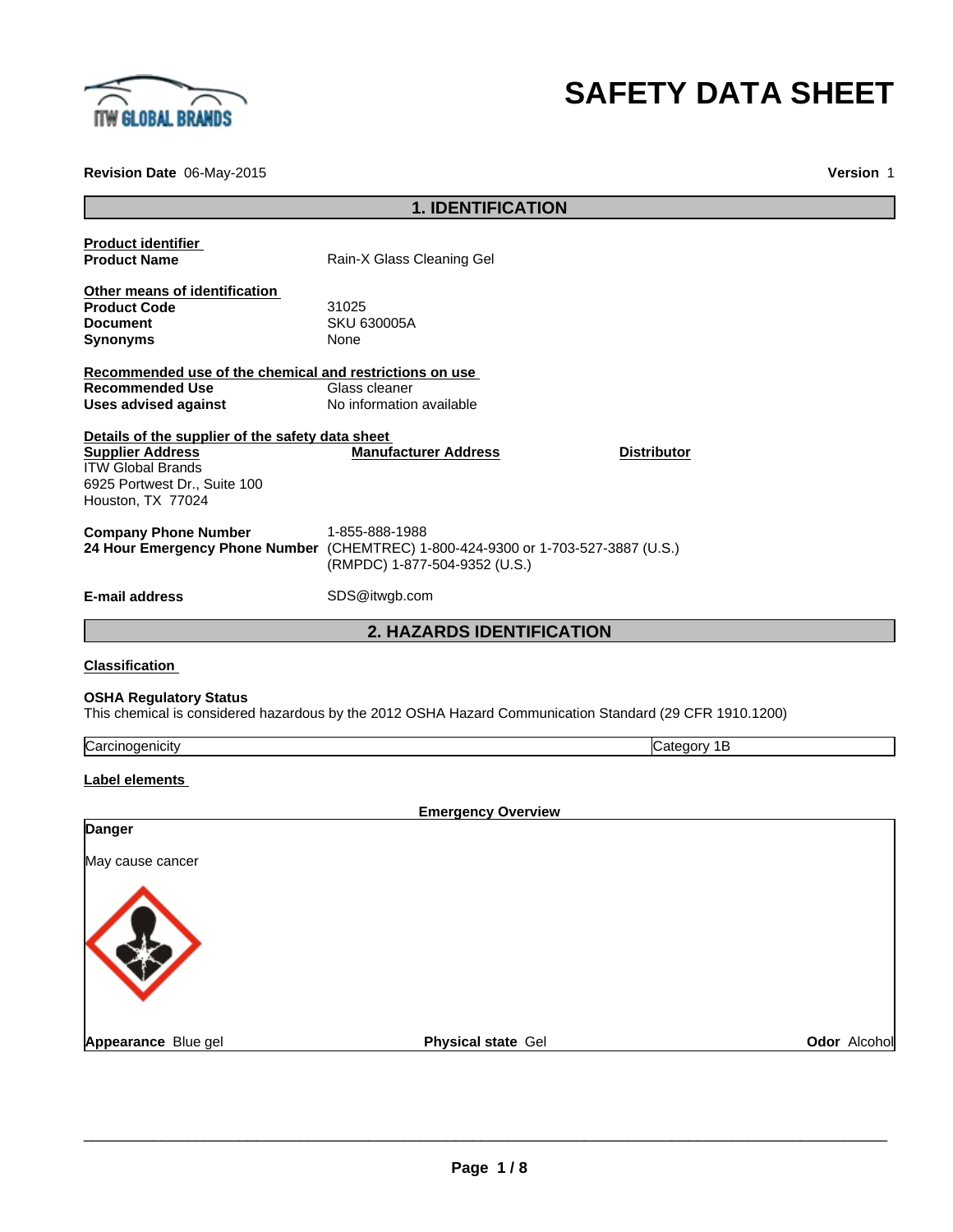### **Precautionary Statements - Prevention**

Obtain special instructions before use Do not handle until all safety precautions have been read and understood Use personal protective equipment as required Avoid contact with eyes and respiratory system

# **Precautionary Statements - Response**

IF exposed or concerned: Get medical advice/attention IF IN EYES: Rinse thoroughly with water for several minutes. If eye irritation persists, get medical attention

# **Precautionary Statements - Storage**

Store locked up Store in a well-ventilated place. Keep container tightly closed Keep out of reach of children

#### **Precautionary Statements - Disposal**

Dispose of contents/container to an approved waste disposal plant

### **Hazards not otherwise classified (HNOC)**

Not applicable

### **Other Information**

Not applicable.

# **3. COMPOSITION/INFORMATION ON INGREDIENTS**

 $\overline{\phantom{a}}$  ,  $\overline{\phantom{a}}$  ,  $\overline{\phantom{a}}$  ,  $\overline{\phantom{a}}$  ,  $\overline{\phantom{a}}$  ,  $\overline{\phantom{a}}$  ,  $\overline{\phantom{a}}$  ,  $\overline{\phantom{a}}$  ,  $\overline{\phantom{a}}$  ,  $\overline{\phantom{a}}$  ,  $\overline{\phantom{a}}$  ,  $\overline{\phantom{a}}$  ,  $\overline{\phantom{a}}$  ,  $\overline{\phantom{a}}$  ,  $\overline{\phantom{a}}$  ,  $\overline{\phantom{a}}$ 

#### **substance(s)**

| <b>Chemical Name</b>     | <b>CAS No</b> | Weight-%                        | <b>Trade Secret</b> |
|--------------------------|---------------|---------------------------------|---------------------|
| WATER                    | 7732-18-5     | $60 - 100$                      |                     |
| <b>ISOPROPYL ALCOHOL</b> | 67-63-0       | - 5                             |                     |
| SODIUM HYDROXIDE         | 1310-73-2     | 0.1<br>$\overline{\phantom{0}}$ |                     |

The exact percentage (concentration) of composition has been withheld as a trade secret.

### **4. FIRST AID MEASURES**

### **Description of first aid measures**

| Get medical advice/attention if you feel unwell.<br><b>General advice</b>                                                       |                                                                                                                                                                                                  |  |  |  |
|---------------------------------------------------------------------------------------------------------------------------------|--------------------------------------------------------------------------------------------------------------------------------------------------------------------------------------------------|--|--|--|
| Eye contact                                                                                                                     | IF IN EYES: Rinse cautiously with water for several minutes. Remove contact lenses, if<br>present and easy to do. Continue rinsing. If eye irritation persists: Get medical<br>advice/attention. |  |  |  |
| <b>Skin contact</b><br>Wash off immediately with soap and plenty of water.                                                      |                                                                                                                                                                                                  |  |  |  |
| <b>Inhalation</b>                                                                                                               | Remove to fresh air. If symptoms persist, call a physician.                                                                                                                                      |  |  |  |
| Ingestion                                                                                                                       | IF SWALLOWED:. Do NOT induce vomiting. Never give anything by mouth to an<br>unconscious person. Call a physician.                                                                               |  |  |  |
| Self-protection of the first aider<br>Use personal protective equipment as required. Avoid contact with skin, eyes or clothing. |                                                                                                                                                                                                  |  |  |  |
| Most important symptoms and effects, both acute and delayed                                                                     |                                                                                                                                                                                                  |  |  |  |
| <b>Symptoms</b>                                                                                                                 | See section 2 for more information.                                                                                                                                                              |  |  |  |
| Indication of any immediate medical attention and special treatment needed                                                      |                                                                                                                                                                                                  |  |  |  |
| Treat symptomatically.<br>Note to physicians                                                                                    |                                                                                                                                                                                                  |  |  |  |
|                                                                                                                                 |                                                                                                                                                                                                  |  |  |  |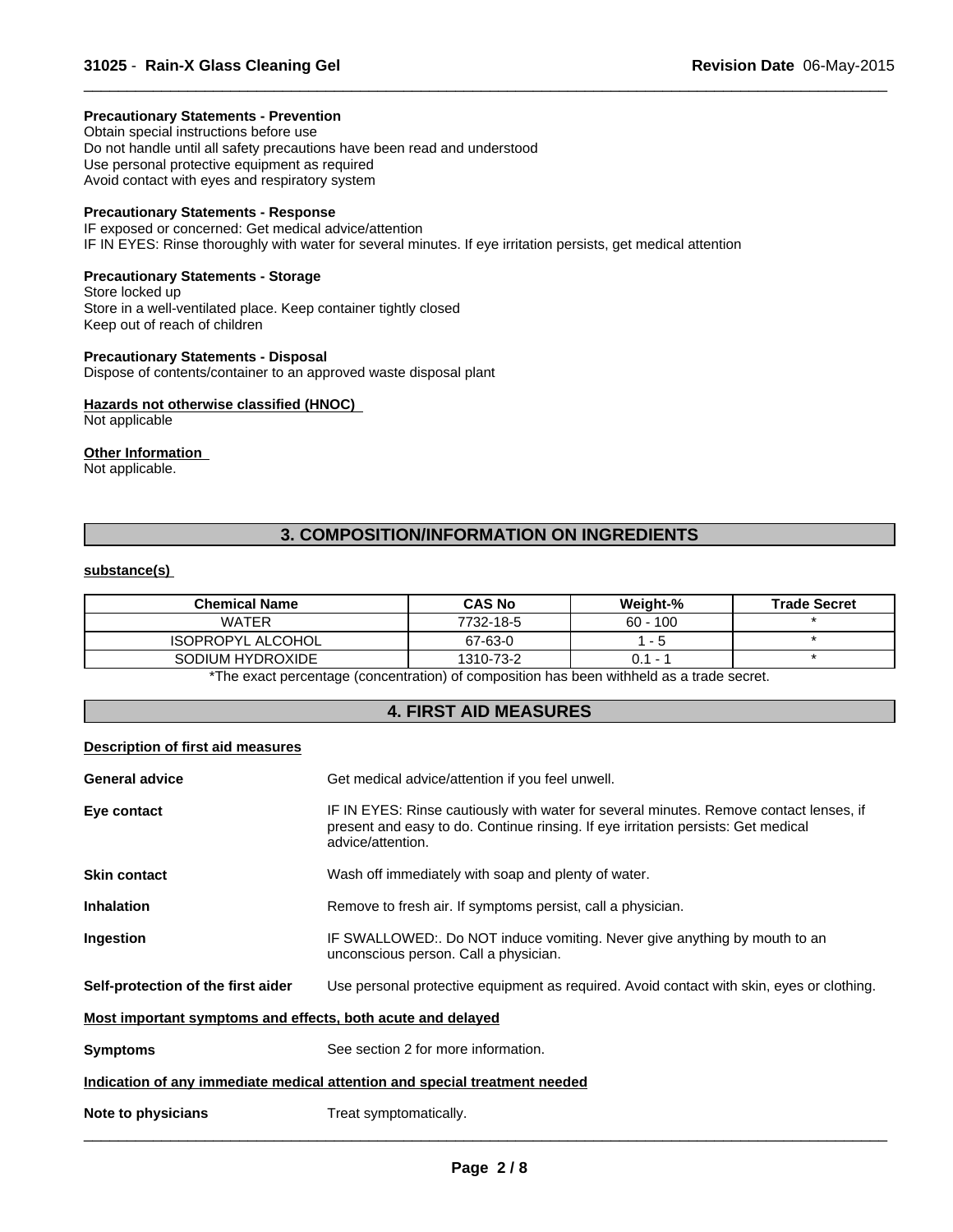# **5. FIRE-FIGHTING MEASURES**

 $\overline{\phantom{a}}$  ,  $\overline{\phantom{a}}$  ,  $\overline{\phantom{a}}$  ,  $\overline{\phantom{a}}$  ,  $\overline{\phantom{a}}$  ,  $\overline{\phantom{a}}$  ,  $\overline{\phantom{a}}$  ,  $\overline{\phantom{a}}$  ,  $\overline{\phantom{a}}$  ,  $\overline{\phantom{a}}$  ,  $\overline{\phantom{a}}$  ,  $\overline{\phantom{a}}$  ,  $\overline{\phantom{a}}$  ,  $\overline{\phantom{a}}$  ,  $\overline{\phantom{a}}$  ,  $\overline{\phantom{a}}$ 

# **Suitable extinguishing media**

Dry chemical, CO2, sand, earth, water spray or regular foam

#### **Unsuitable extinguishing media** None.

#### **Specific hazards arising from the chemical**

Will not burn or support combustion.

### **Explosion data**

| <b>Sensitivity to Mechanical Impact</b> | None. |
|-----------------------------------------|-------|
| <b>Sensitivity to Static Discharge</b>  | None. |

# **Protective equipment and precautions for firefighters**

As in any fire, wear self-contained breathing apparatus pressure-demand, MSHA/NIOSH (approved or equivalent) and full protective gear.

# **6. ACCIDENTAL RELEASE MEASURES**

|                                                                                                                                                                                           | Personal precautions, protective equipment and emergency procedures                  |  |  |  |  |
|-------------------------------------------------------------------------------------------------------------------------------------------------------------------------------------------|--------------------------------------------------------------------------------------|--|--|--|--|
| Slippery, can cause falls if walked on. Avoid contact with eyes.<br><b>Personal precautions</b>                                                                                           |                                                                                      |  |  |  |  |
| <b>Environmental precautions</b>                                                                                                                                                          |                                                                                      |  |  |  |  |
| Do not flush into surface water or sanitary sewer system. See Section 12 for additional<br><b>Environmental precautions</b><br>ecological information.                                    |                                                                                      |  |  |  |  |
| Methods and material for containment and cleaning up                                                                                                                                      |                                                                                      |  |  |  |  |
| <b>Methods for containment</b><br>Prevent further leakage or spillage if safe to do so.                                                                                                   |                                                                                      |  |  |  |  |
| Collect spillage. Slippery, can cause falls if walked on. Soak up with inert absorbent<br>Methods for cleaning up<br>material. Sweep up and shovel into suitable containers for disposal. |                                                                                      |  |  |  |  |
| Prevention of secondary hazards                                                                                                                                                           | Clean contaminated objects and areas thoroughly observing environmental regulations. |  |  |  |  |
|                                                                                                                                                                                           | 7. HANDLING AND STORAGE                                                              |  |  |  |  |
| <b>Precautions for safe handling</b>                                                                                                                                                      |                                                                                      |  |  |  |  |
| Handle in accordance with good industrial hygiene and safety practice. Extremely slippery<br>Advice on safe handling<br>when spilled.                                                     |                                                                                      |  |  |  |  |
| Conditions for safe storage, including any incompatibilities                                                                                                                              |                                                                                      |  |  |  |  |
| <b>Storage Conditions</b><br>Keep out of the reach of children. Keep from freezing. Keep tightly closed in a dry and cool<br>place.                                                       |                                                                                      |  |  |  |  |
| Incompatible materials                                                                                                                                                                    | None known                                                                           |  |  |  |  |
|                                                                                                                                                                                           | 8. EXPOSURE CONTROLS/PERSONAL PROTECTION                                             |  |  |  |  |
| <b>Control parameters</b>                                                                                                                                                                 |                                                                                      |  |  |  |  |

| -<br><br>Expo<br><b>IOCIIP</b><br>Guidelines<br>. |                     |                                  |            |
|---------------------------------------------------|---------------------|----------------------------------|------------|
| <b>Chemical</b><br>∣Name                          | 'CGIH'<br><b>AC</b> | <b>OCHA DE</b><br>╖<br>JJ-<br>-- | NIOSH IDLL |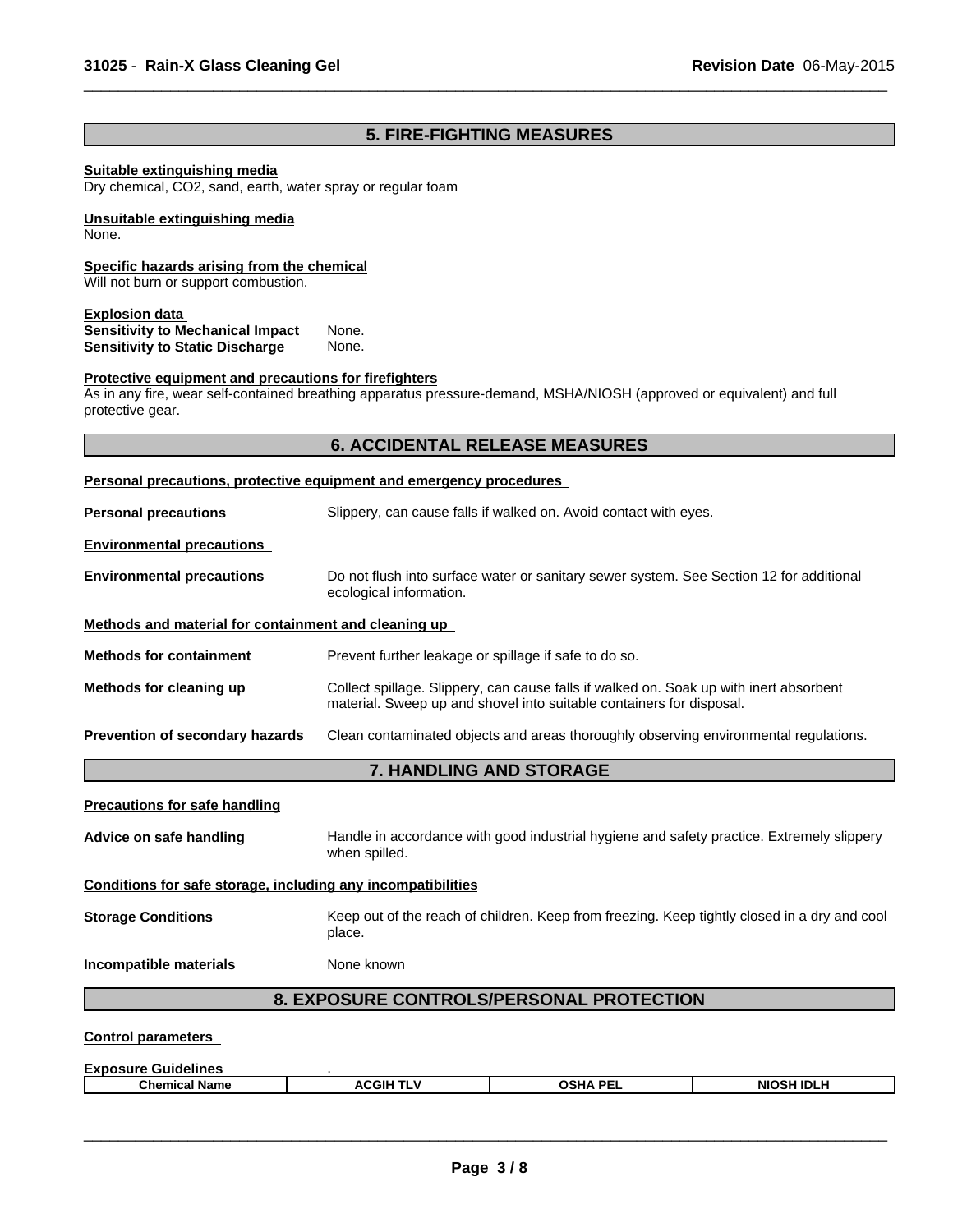| <b>ISOPROPYL ALCOHOL</b> | STEL: 400 ppm                | TWA: 400 ppm                           | <b>IDLH: 2000 ppm</b>        |
|--------------------------|------------------------------|----------------------------------------|------------------------------|
| 67-63-0                  | TWA: 200 ppm                 | TWA: 980 mg/m $3$                      | TWA: 400 ppm                 |
|                          |                              | (vacated) TWA: 400 ppm                 | TWA: 980 mg/m <sup>3</sup>   |
|                          |                              | (vacated) TWA: $980 \text{ mg/m}^3$    | STEL: 500 ppm                |
|                          |                              | (vacated) STEL: 500 ppm                | STEL: 1225 mg/m <sup>3</sup> |
|                          |                              | (vacated) STEL: $1225 \text{ mg/m}^3$  |                              |
| SODIUM HYDROXIDE         | Ceiling: 2 mg/m <sup>3</sup> | TWA: $2 \text{ mg/m}^3$                | IDLH: $10 \text{ mg/m}^3$    |
| 1310-73-2                |                              | (vacated) Ceiling: 2 mg/m <sup>3</sup> | Ceiling: 2 mg/m <sup>3</sup> |

 $\overline{\phantom{a}}$  ,  $\overline{\phantom{a}}$  ,  $\overline{\phantom{a}}$  ,  $\overline{\phantom{a}}$  ,  $\overline{\phantom{a}}$  ,  $\overline{\phantom{a}}$  ,  $\overline{\phantom{a}}$  ,  $\overline{\phantom{a}}$  ,  $\overline{\phantom{a}}$  ,  $\overline{\phantom{a}}$  ,  $\overline{\phantom{a}}$  ,  $\overline{\phantom{a}}$  ,  $\overline{\phantom{a}}$  ,  $\overline{\phantom{a}}$  ,  $\overline{\phantom{a}}$  ,  $\overline{\phantom{a}}$ 

*NIOSH IDLH Immediately Dangerous to Life or Health*

# **Appropriate engineering controls**

| <b>Engineering Controls</b> | Showers             |  |
|-----------------------------|---------------------|--|
|                             | Eyewash stations    |  |
|                             | Ventilation systems |  |

# **Individual protection measures, such as personal protective equipment**

| <b>Eye/face protection</b>            | Wear safety glasses or goggles if splashing is likely to occur.                                                                                 |
|---------------------------------------|-------------------------------------------------------------------------------------------------------------------------------------------------|
| Skin and body protection              | None under normal use conditions.                                                                                                               |
| <b>Respiratory protection</b>         | None under normal use conditions. Ensure adequate ventilation, especially in confined<br>areas.                                                 |
| <b>General Hygiene Considerations</b> | Handle in accordance with good industrial hygiene and safety practice. Regular cleaning of<br>equipment, work area and clothing is recommended. |

# **9. PHYSICAL AND CHEMICAL PROPERTIES**

# **Information on basic physical and chemical properties**

| <b>Physical state</b><br>Appearance<br>Odor | Gel<br>Blue gel<br>Alcohol |                |
|---------------------------------------------|----------------------------|----------------|
| <b>Odor threshold</b>                       | No information available   |                |
| <b>Property</b>                             | <b>Values</b>              | <b>Remarks</b> |
| рH                                          | 9.5                        |                |
| Melting point / freezing point              | No information available   |                |
| Boiling point / boiling range               | $>93.3$ °C / 200 °F        |                |
| <b>Flash point</b>                          | Not Applicable (Aqueous)   |                |
| <b>Evaporation rate</b>                     | No information available   |                |
| Flammability (solid, gas)                   | No information available   |                |
| <b>Flammability Limit in Air</b>            |                            |                |
| <b>Upper flammability limit:</b>            | No information available   |                |
| Lower flammability limit:                   | No information available   |                |
| Vapor pressure                              | Not Applicable             |                |
| Vapor density                               | No information available   |                |
| <b>Relative density</b>                     | 1.09                       |                |
| <b>Water solubility</b>                     | Soluble in water           |                |
| Solubility in other solvents                | No information available   |                |
| <b>Partition coefficient</b>                | No information available   |                |
| <b>Autoignition temperature</b>             | No information available   |                |
| <b>Decomposition temperature</b>            | No information available   |                |
| <b>Kinematic viscosity</b>                  | No information available   |                |
| <b>Dynamic viscosity</b>                    | No information available   |                |
| <b>Explosive properties</b>                 | No information available   |                |
| <b>Oxidizing properties</b>                 | No information available   |                |
|                                             |                            |                |

**Other Information**

**Remarks•Method**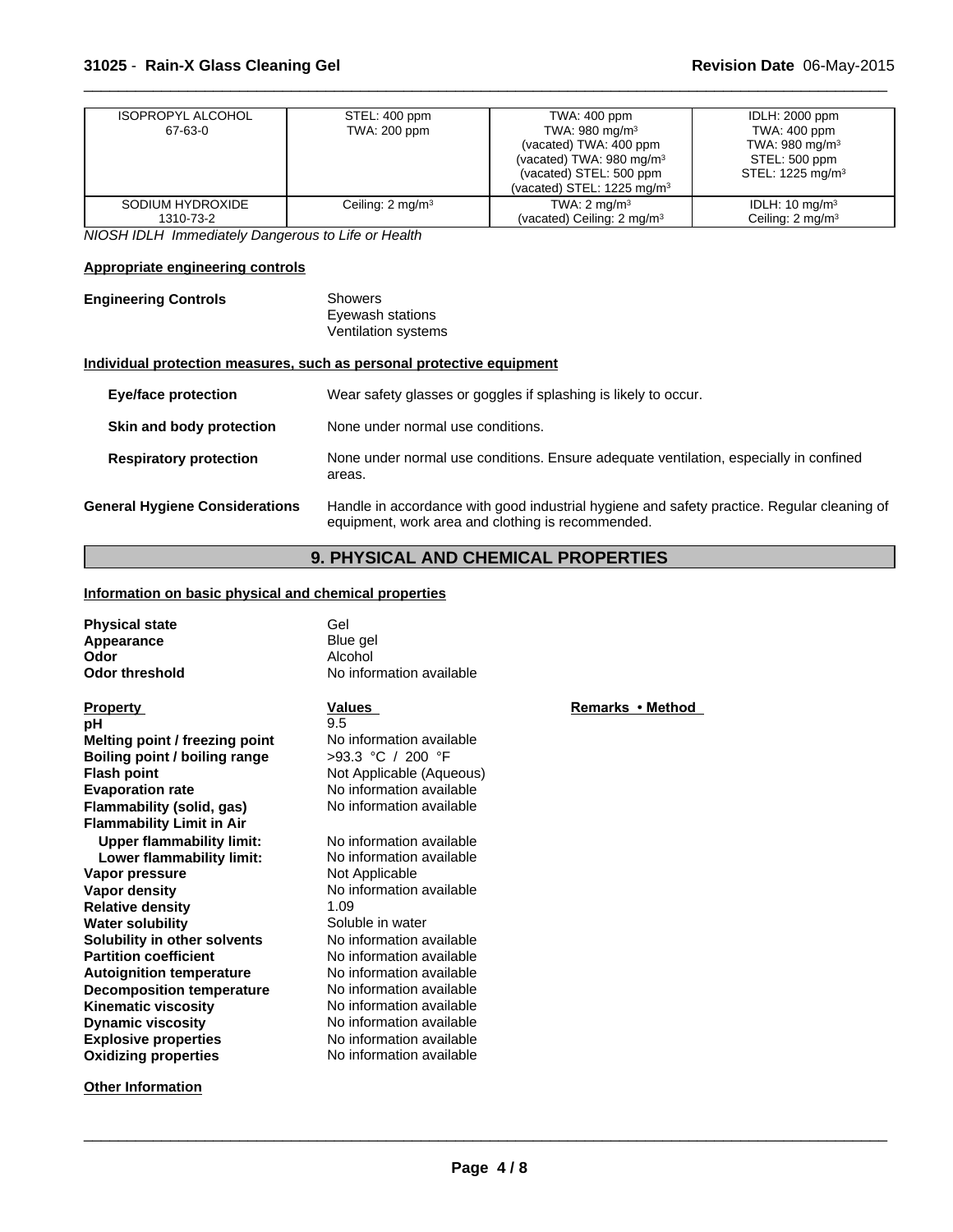**VOC Content (%)** 2 **Density** 8.24 lb/gal<br> **Bulk density Bulk density Reserves** 

**Softening point No information available**<br> **Molecular weight No information available No information available No information available** 

# **10. STABILITY AND REACTIVITY**

#### **Reactivity**

Stable under normal use

# **Chemical stability**

Stable under recommended storage conditions.

#### **Possibility of Hazardous Reactions**

None under normal processing.

# **Conditions to avoid**

Keep from freezing.

### **Incompatible materials**

None known

### **Hazardous Decomposition Products**

Carbon oxides

# **11. TOXICOLOGICAL INFORMATION**

### **Information on likely routes of exposure**

| <b>Inhalation</b>   | May cause irritation of respiratory tract.                                         |  |
|---------------------|------------------------------------------------------------------------------------|--|
| Eye contact         | Contact with eyes may cause irritation. May cause redness and tearing of the eyes. |  |
| <b>Skin contact</b> | May cause skin irritation and/or dermatitis.                                       |  |
| Ingestion           | Ingestion may cause irritation to mucous membranes.                                |  |

| <b>Chemical Name</b>                | Oral LD50            | Dermal LD50             | <b>Inhalation LC50</b>                |
|-------------------------------------|----------------------|-------------------------|---------------------------------------|
| <b>WATER</b><br>17732-18-5          | $> 90$ mL/kg (Rat)   |                         |                                       |
| <b>ISOPROPYL ALCOHOL</b><br>67-63-0 | $= 1870$ mg/kg (Rat) | $= 4059$ mg/kg (Rabbit) | $= 72600$ mg/m <sup>3</sup> (Rat) 4 h |
| SODIUM HYDROXIDE<br>  1310-73-2     |                      | $= 1350$ mg/kg (Rabbit) |                                       |

#### **Information on toxicological effects**

**Symptoms** No information available.

## **Delayed and immediate effects as well as chronic effects from short and long-term exposure**

| Sensitization                    | No information available.                                                          |                                                                                          |            |             |  |
|----------------------------------|------------------------------------------------------------------------------------|------------------------------------------------------------------------------------------|------------|-------------|--|
| Germ cell mutagenicity           | No information available.                                                          |                                                                                          |            |             |  |
| Carcinogenicity                  |                                                                                    | The table below indicates whether each agency has listed any ingredient as a carcinogen. |            |             |  |
| Chemical Name                    | <b>ACGIH</b>                                                                       | <b>IARC</b>                                                                              | <b>NTP</b> | <b>OSHA</b> |  |
| IISOPROPYL ALCOHOL               |                                                                                    | Group 1                                                                                  |            |             |  |
| 67-63-0                          |                                                                                    |                                                                                          |            |             |  |
|                                  | IARC (International Agency for Research on Cancer)                                 |                                                                                          |            |             |  |
| Group 1 - Carcinogenic to Humans |                                                                                    |                                                                                          |            |             |  |
|                                  | OSHA (Occupational Safety and Health Administration of the US Department of Labor) |                                                                                          |            |             |  |
| X - Present                      |                                                                                    |                                                                                          |            |             |  |
| <b>Target Organ Effects</b>      |                                                                                    | Eyes, Respiratory system, Skin.                                                          |            |             |  |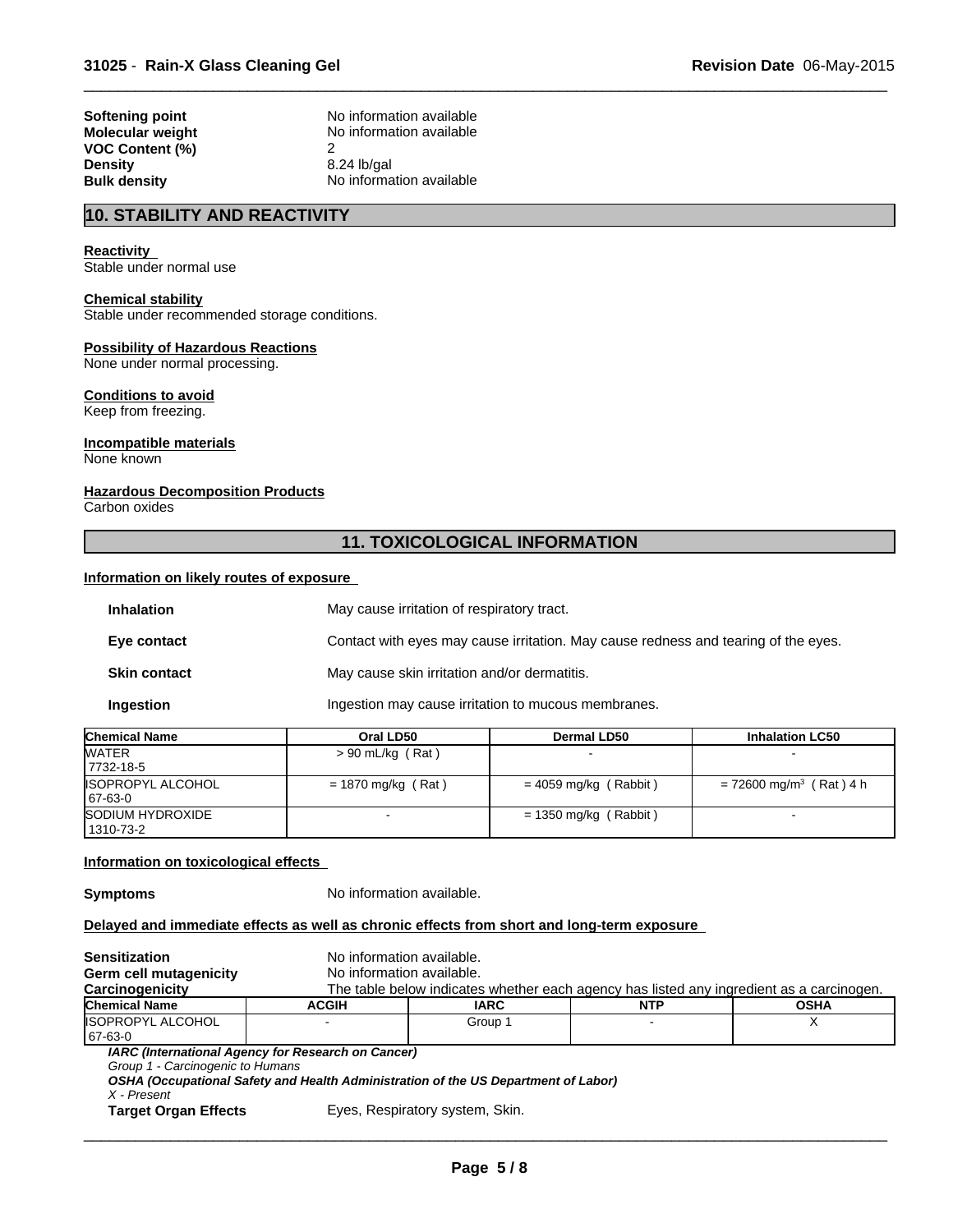**The following values are calculated based on chapter 3.1 of the GHS document** .

| ATEmix (oral)                 | 66786 mg/kg  |
|-------------------------------|--------------|
| ATEmix (dermal)               | 144964 mg/kg |
| ATEmix (inhalation-dust/mist) | 2592.9 mg/l  |

# **12. ECOLOGICAL INFORMATION**

# **Ecotoxicity**

| <b>Chemical Name</b>                | Algae/aguatic plants                                                                               | <b>Fish</b>                                                                                                                                                    | Crustacea                              |
|-------------------------------------|----------------------------------------------------------------------------------------------------|----------------------------------------------------------------------------------------------------------------------------------------------------------------|----------------------------------------|
| <b>ISOPROPYL ALCOHOL</b><br>67-63-0 | 1000: 96 h Desmodesmus<br>subspicatus mg/L EC50 1000: 72 h<br>Desmodesmus subspicatus mg/L<br>EC50 | 11130: 96 h Pimephales promelas<br>mg/L LC50 static 9640: 96 h<br>Pimephales promelas mg/L LC50<br>flow-through 1400000: 96 h<br>Lepomis macrochirus µg/L LC50 | 13299: 48 h Daphnia magna mg/L<br>EC50 |
| SODIUM HYDROXIDE<br>1310-73-2       |                                                                                                    | 45.4: 96 h Oncorhynchus mykiss<br>mg/L LC50 static                                                                                                             |                                        |

 $\overline{\phantom{a}}$  ,  $\overline{\phantom{a}}$  ,  $\overline{\phantom{a}}$  ,  $\overline{\phantom{a}}$  ,  $\overline{\phantom{a}}$  ,  $\overline{\phantom{a}}$  ,  $\overline{\phantom{a}}$  ,  $\overline{\phantom{a}}$  ,  $\overline{\phantom{a}}$  ,  $\overline{\phantom{a}}$  ,  $\overline{\phantom{a}}$  ,  $\overline{\phantom{a}}$  ,  $\overline{\phantom{a}}$  ,  $\overline{\phantom{a}}$  ,  $\overline{\phantom{a}}$  ,  $\overline{\phantom{a}}$ 

#### **Persistence and degradability**

No information available.

### **Bioaccumulation**

No information available.

### **Mobility**

Soluble in water.

| <b>Chemical Name</b> | <b>Partition coefficient</b> |
|----------------------|------------------------------|
| ISOPROPYL ALCOHOL    | 0.05                         |
| 67-63-0              |                              |

### **Other adverse effects**

No information available

# **13. DISPOSAL CONSIDERATIONS**

### **Waste treatment methods**

| Disposal of wastes         | Recover or recycle if possible. Disposal should be in accordance with applicable regional,<br>national and local laws and regulations. |
|----------------------------|----------------------------------------------------------------------------------------------------------------------------------------|
| Contaminated packaging     | Do not reuse container.                                                                                                                |
| <b>US EPA Waste Number</b> | Not applicable                                                                                                                         |

This product contains one or more substances that are listed with the State of California as a hazardous waste.

| <b>Chemical Name</b>     | California Hazardous Waste Status |
|--------------------------|-----------------------------------|
| <b>ISOPROPYL ALCOHOL</b> | Toxic                             |
| 67-63-0                  | Ignitable                         |
| SODIUM HYDROXIDE         | Toxic                             |
| 1310-73-2                | Corrosive                         |

# **14. TRANSPORT INFORMATION**

**DOT Proper shipping name:** Not regulated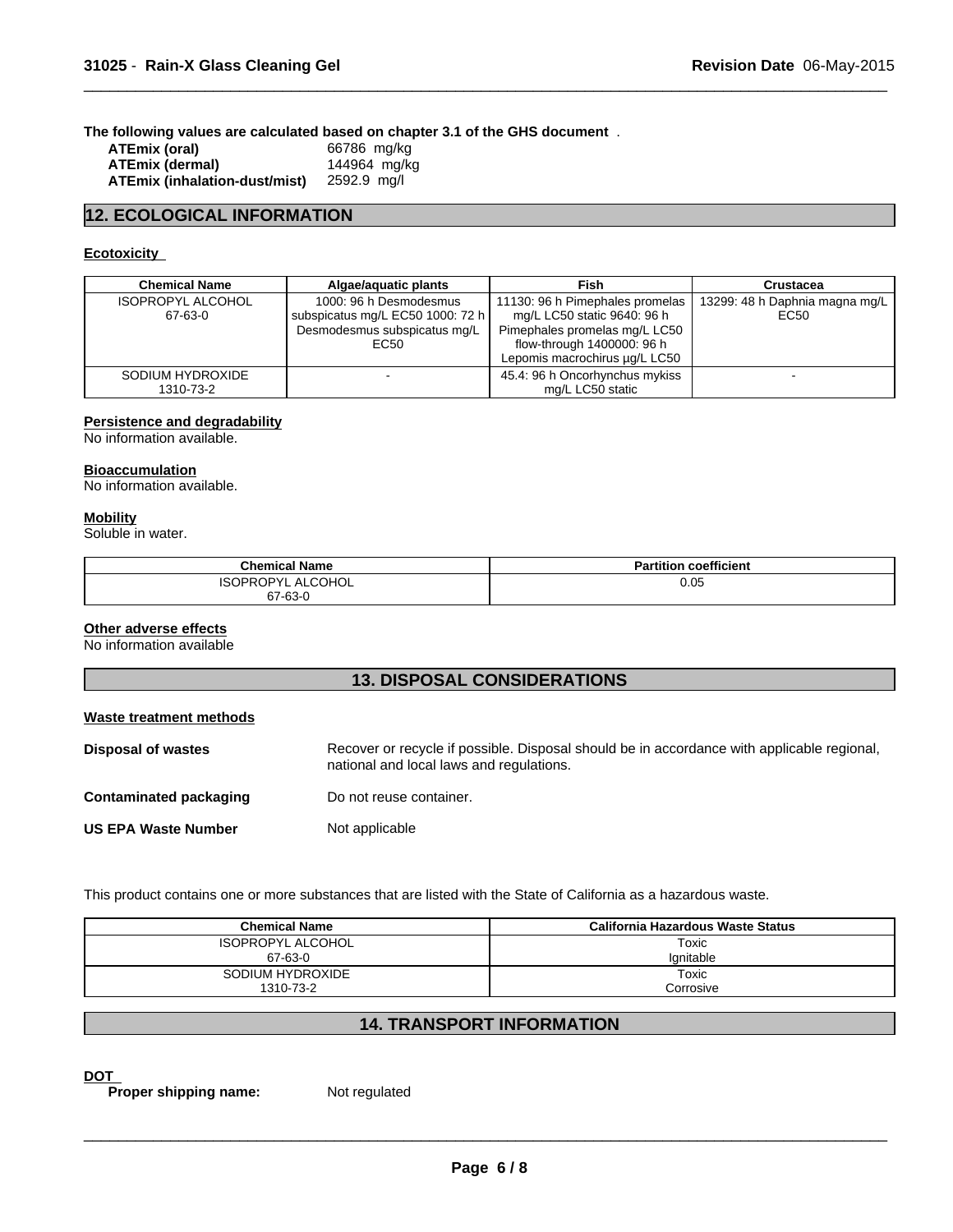# **IATA**

**Proper shipping name:** Not regulated

**IMDG** 

**Proper shipping name:** Not regulated

# **15. REGULATORY INFORMATION**

 $\overline{\phantom{a}}$  ,  $\overline{\phantom{a}}$  ,  $\overline{\phantom{a}}$  ,  $\overline{\phantom{a}}$  ,  $\overline{\phantom{a}}$  ,  $\overline{\phantom{a}}$  ,  $\overline{\phantom{a}}$  ,  $\overline{\phantom{a}}$  ,  $\overline{\phantom{a}}$  ,  $\overline{\phantom{a}}$  ,  $\overline{\phantom{a}}$  ,  $\overline{\phantom{a}}$  ,  $\overline{\phantom{a}}$  ,  $\overline{\phantom{a}}$  ,  $\overline{\phantom{a}}$  ,  $\overline{\phantom{a}}$ 

| <b>International Inventories</b> |                |
|----------------------------------|----------------|
| <b>TSCA</b>                      | Complies       |
| <b>DSL/NDSL</b>                  | Complies       |
| <b>EINECS/ELINCS</b>             | Complies       |
| <b>ENCS</b>                      | Not determined |
| <b>IECSC</b>                     | Not determined |
| <b>KECL</b>                      | Not determined |
| <b>PICCS</b>                     | Not determined |
| <b>AICS</b>                      | Not determined |

**Legend:** 

**TSCA** - United States Toxic Substances Control Act Section 8(b) Inventory

**DSL/NDSL** - Canadian Domestic Substances List/Non-Domestic Substances List

**EINECS/ELINCS** - European Inventory of Existing Chemical Substances/European List of Notified Chemical Substances

**ENCS** - Japan Existing and New Chemical Substances

**IECSC** - China Inventory of Existing Chemical Substances

**KECL** - Korean Existing and Evaluated Chemical Substances

**PICCS** - Philippines Inventory of Chemicals and Chemical Substances

**AICS** - Australian Inventory of Chemical Substances

# **US Federal Regulations**

### **SARA 313**

Section 313 of Title III of the Superfund Amendments and Reauthorization Act of 1986 (SARA). This product contains a chemical or chemicals which are subject to the reporting requirements of the Act and Title 40 of the Code of Federal Regulations, Part 372

| <b>Chemical Name</b>                  | <b>SARA 313 - Threshold Values %</b> |  |
|---------------------------------------|--------------------------------------|--|
| ISOPROPYL ALCOHOL - 67-63-0           | 1.0                                  |  |
| <b>SARA 311/312 Hazard Categories</b> |                                      |  |
| Acute health hazard                   | No                                   |  |
| <b>Chronic Health Hazard</b>          | No                                   |  |
| Fire hazard                           | No                                   |  |
| Sudden release of pressure hazard     | No                                   |  |
| <b>Reactive Hazard</b>                | No                                   |  |

### **CWA (Clean Water Act)**

This product contains the following substances which are regulated pollutants pursuant to the Clean Water Act (40 CFR 122.21 and 40 CFR 122.42)

| <b>Chemical Name</b>          | <b>CWA - Reportable</b><br>Quantities | <b>CWA - Toxic Pollutants</b> | <b>CWA - Priority Pollutants</b> | <b>CWA - Hazardous</b><br><b>Substances</b> |
|-------------------------------|---------------------------------------|-------------------------------|----------------------------------|---------------------------------------------|
| SODIUM HYDROXIDE<br>1310-73-2 | 1000 lb                               |                               |                                  |                                             |

### **CERCLA**

This material, as supplied, contains one or more substances regulated as a hazardous substance under the Comprehensive Environmental Response Compensation and Liability Act (CERCLA) (40 CFR 302)

| <b>Chemical Name</b> | <b>Hazardous Substances RQs</b> | CERCLA/SARA RQ | <b>Reportable Quantity (RQ)</b> |
|----------------------|---------------------------------|----------------|---------------------------------|
| SODIUM HYDROXIDE     | 1000 lb                         |                | RQ 1000 lb final RQ             |
| 1310-73-2<br>$\sim$  |                                 |                | RQ 454 kg final RQ              |

### **US State Regulations**

### **California Proposition 65**

This product does not contain any Proposition 65 chemicals